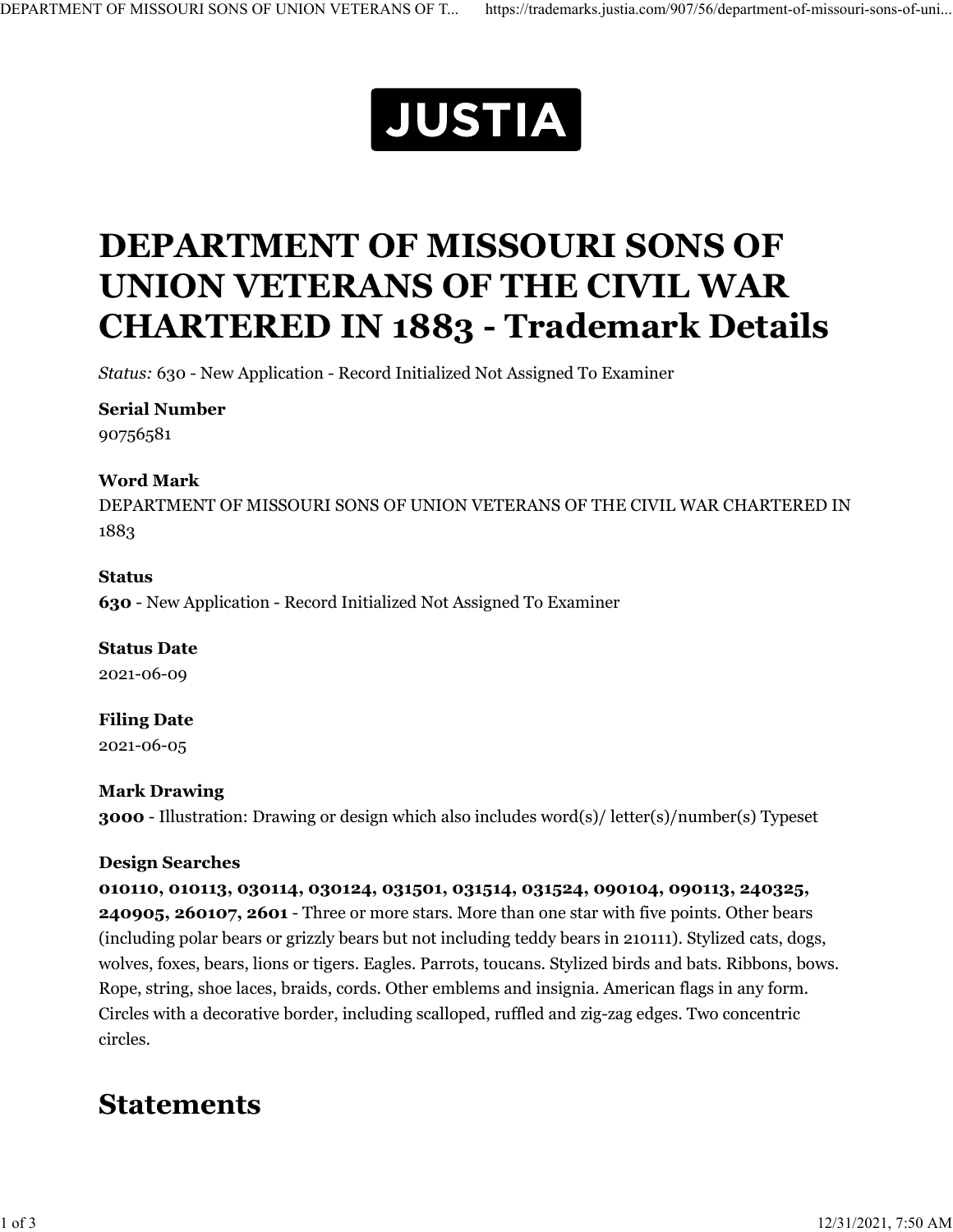#### **Description of Mark**

The mark consists of Department of Missouri Sons of Union Veterans of the Civil War Chartered in 1883, Two Bears, Rope, Grand Army of the Republic Badge.

#### **Goods and Services**

Embroidered clothing, namely, shirts; Wearable garments and clothing, namely, shirts

#### **Pseudo Mark**

DEPARTMENT OF MISSOURI SONS OF UNION VETERANS OF THE CIVIL WAR CHARTERED IN ONE THOUSAND EIGHT HUNDRED EIGHTY THREE; DEPARTMENT OF MISSOURI SONS OF UNION VETERANS OF THE CIVIL WAR CHARTERED IN EIGHTEEN EIGHTY THREE; DEPARTMENT OF MISSOURI SONS OF UNION VETERANS OF THE CIVIL WAR CHARTERED IN ONE EIGHT EIGHT THREE

### **Classification Information**

#### **International Class**

**025** - Clothing, footwear, headgear. - Clothing, footwear, headgear.

**US Class Codes** 022, 039

**Class Status Code 6** - Active

**Class Status Date** 2021-08-26

**Primary Code** 025

# **Current Trademark Owners**

**Party Name** Department Of Missouri SUVCW

**Party Type 10** - Original Applicant

**Legal Entity Type 03** - Corporation

**Address**